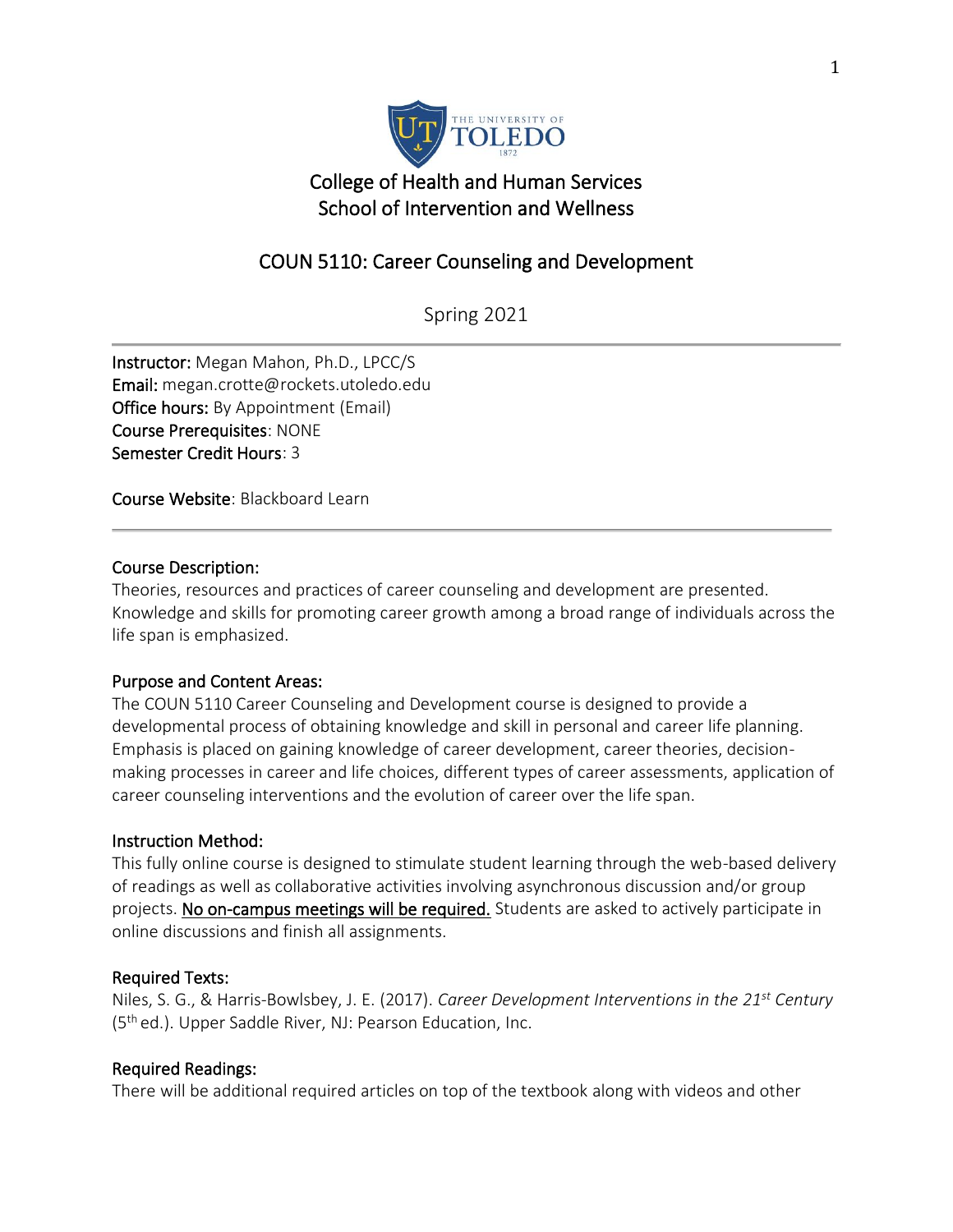

supplemental material. Required readings will be uploaded to Blackboard. Students will be asked to utilize readings beyond the text to complete online discussion and assignments as a core part of this online course.

## Student Learning Outcomes (SLOs):

The course contributes to meeting the Council on Accreditation of Counseling and Related Educational Programs (CACREP) accreditation general program objectives and curriculum standards related to career development (CACREP II.F.4).

## *CACREP Standards Addressed:*

- 1. theories and models of career development, counseling, and decision making (CACREP  $II.F.4.a.$ ):
- 2. approaches for conceptualizing the interrelationships among and between work, mental well-being, relationships, and other life roles and factors (CACREP II. F.4.b.);
- 3. processes for identifying and using career, avocational, educational, occupational and labor market information resources, technology, and information system (CACREP II. F.4.c.);
- 4. approaches for assessing the conditions of the work environment on clients' life experiences (CACREP II. F.4.d.);
- 5. strategies for assessing abilities, interests, values, personality and other factors that contribute to career development (CACREP II. F.4.e.);
- 6. strategies for career development program planning, organization, implementation, administration, and evaluation (CACREP II. F.4.f.);
- 7. strategies for advocating for diverse clients' career and educational development and employment opportunities in a global economy (CACREP II.F.4.g.);
- 8. strategies for facilitating client skill development for career, educational, and lifework planning and management (CACREP II.F.4.h.);
- 9. methods of identifying and using assessment tools and techniques relevant to career planning and decision making (CACREP II.F.4.i.);
- 10. ethical and culturally relevant strategies for addressing career development (CACREP  $II.F.4.$ j.).
- 11. use of developmentally appropriate career counseling interventions and assessments (CACREP 5.G.3.e.).

In addition, the material in this course is designed to meet the Laws and Regulations of the Ohio Counselor and Social Worker Licensure Board. The Ohio Administrative Code that is met is Rule 4757-13-01(A)(1)(d)(xi) Professional, Legal, and Ethical.

## Course Requirements & Assignments

Students are expected to demonstrate professional dispositions including open-mindedness, ownership and responsibilities to this online course, alignment with professional ethical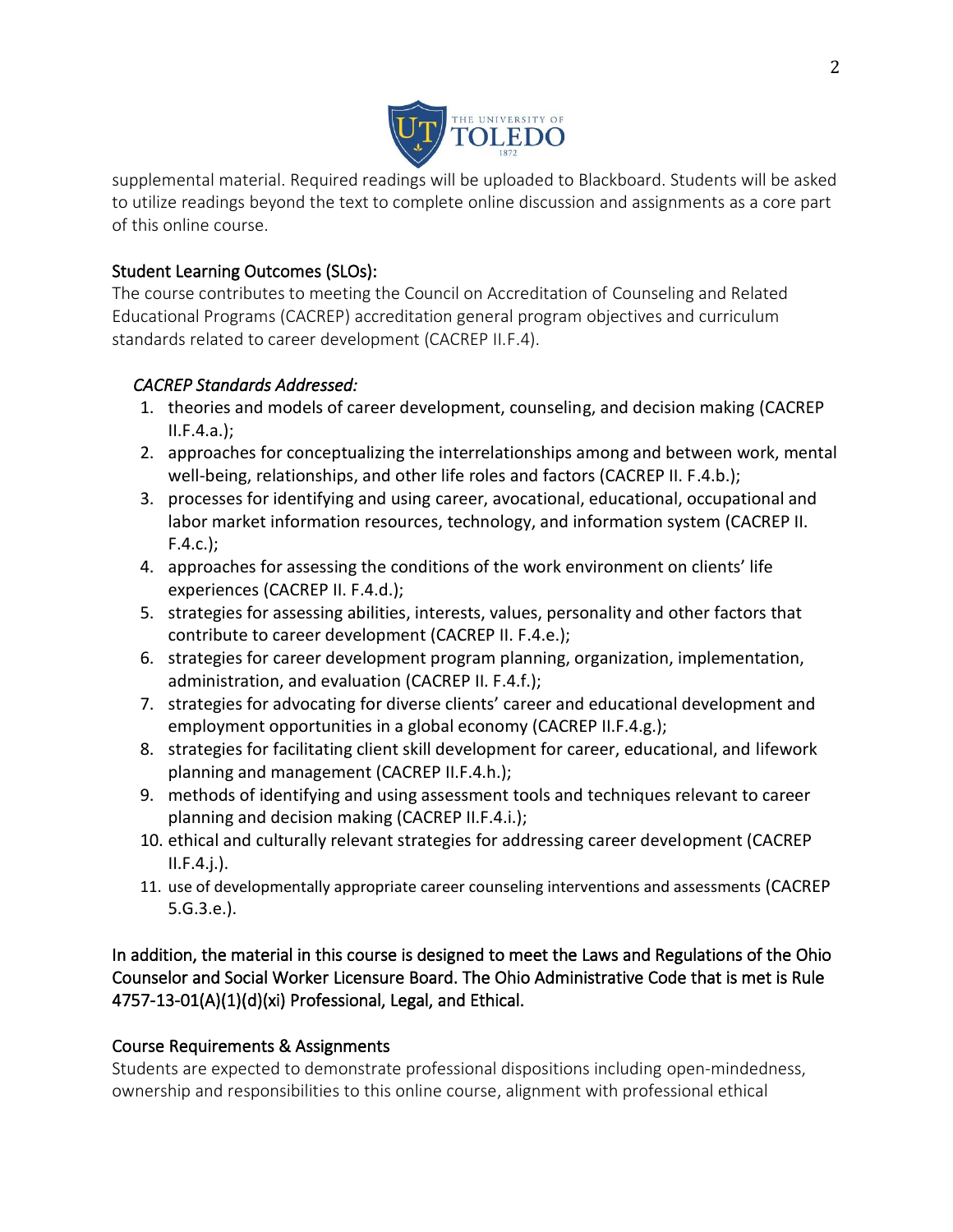

standards (e.g., 2014 ACA Code of Ethics), willingness to give and take constructive feedback, respectful interactions, and accomplishing all readings and assignments on a timely manner. Specifically, students are expected to:

- 1. Review all assigned text chapters, readings, and supplemental materials.
- 2. Actively participate in online discussion.
- 3. Provide thoughtful comments/feedback online to facilitate mutual learning.
- 4. Complete all course assignments by the due dates as specified in the schedule. Note that late assignments may be rejected to be graded.
- 5. Engage in a high level of self-exploration and critical self-reflection through online discussion and other written assignments.
- 6. Demonstrate respect for the instructor through professional dispositions.
- 7. Communicate with the instructor if having difficulty with the course. Discuss any *potential*  problems about grades, assignments, online discussion, etc., with the instructor as soon as possible. Do not wait until after the fact to try and resolve difficulties.
- 8. Be familiar with computer applications such as word processors, web-based searches, library search databases, and other computer software.

#### Assignments

*1. Choose 1 assessment (either the Career Personality Test OR the Strong Interest Inventory) and follow the instructions:* 

#### *Career Personality Test (10 points)*

The Myers-Briggs Type Indicator (MBTI) will produce results which based on your answers will identify you with one of sixteen personality types. Your MBTI personality type represents your preferences in four separate categories, each category composed of two opposite poles. The four categories describe key areas that combine to form the basis of your personality type:

| Where you focus your attention    | Extroversion (E) or Introversion (I) |
|-----------------------------------|--------------------------------------|
| The way you take in information   | Sensing (S) or Intuition (N)         |
| The way you make decisions        | Thinking $(T)$ or Feeling $(F)$      |
| How you deal with the outer world | Judging (J) or Perceiving (P)        |

Your MBTI type is indicted by the four letters representing your preferences, e.g., INFP. Your responses to the MBTI assessment indicate both your preferences and the clarity or relative strength of those preferences.

For this assignment, go to<http://www.16personalities.com/> and take the Personality Test. Write a short report summarizing your findings. Your submission should be a minimum of 4 pages in length (not including cover page and references, you do not need to include an abstract), typed, double-spaced, in Times New Roman 12-point font. Please address the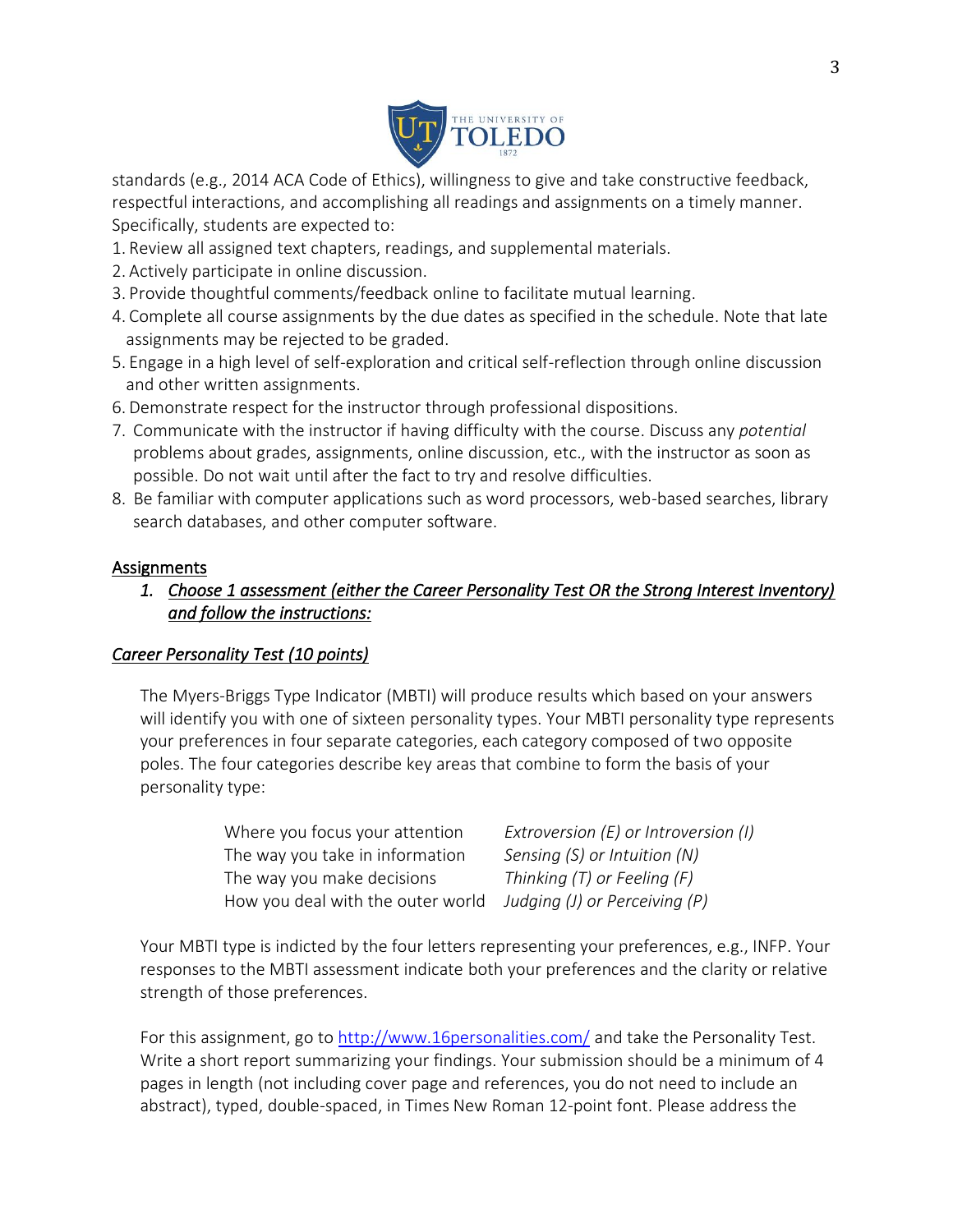

following questions and support your discussion with citations to your textbook and at least 2 professional, peer reviewed journal articles.

- Did the Career Personality Test (Myers-Briggs Type Indicator; MBTI) assessment add to your self-knowledge? How so?
- How well do you think your four-letter personality type describes you? For the most part, do you agree or disagree with it? Explain.
- Read through all the components of 'Explore Your Type' and reflect on the various descriptions of your personality type. What is your reaction to some of these components – please include a description of your career personality type and how it helps to explain your decision to become a professional counselor (or other kind of professional).
- Provide a brief summary of your overall reaction to taking the MBTI. Include in your summary what surprised you, whether you found it disappointing or inaccurate, and whether, or under what circumstances, you would use the MBTI in your professional practice.

## *Strong Interest Inventory (10 points)*

Complete the O\*NET Interest Profiler (Strong Interest Inventory; SII) found online at: <http://www.mynextmove.org/explore/ip> and identify your top three interest areas (e.g., SAI).

Write a short report summarizing your findings. Your submission should be a minimum of 4 pages in length (not including cover page and references, you do not need to include an abstract), typed, double-spaced, in Times New Roman 12-point font. Please address the following questions and support your discussion with citations to your textbook and at least 2 professional, peer reviewed journal articles.

- o Did the SII assessment add to your knowledge in any way? If so, comment on this.
- o How does the career that you are currently considering fit with what you learned about yourself?
- o What are some other occupations listed at O\*NET Advanced Search that fit with your personality type: <http://www.onetonline.org/find/descriptor/browse/Interests/>
- o Why are you, or why are you not, interested in pursuing any of these other occupations? Explain your thoughts.
- o What other reactions did you have to the SII? Include in your response what surprised you, or what you found lacking, and whether, or under what circumstances, you would this assessment in your professional practice.

## *2. Online Quizzes (15 points)*

The course contains 3 online quizzes with each weighing 5 points. These can be found on Blackboard, in the week that they are due. These quizzes will all relate to textbook readings.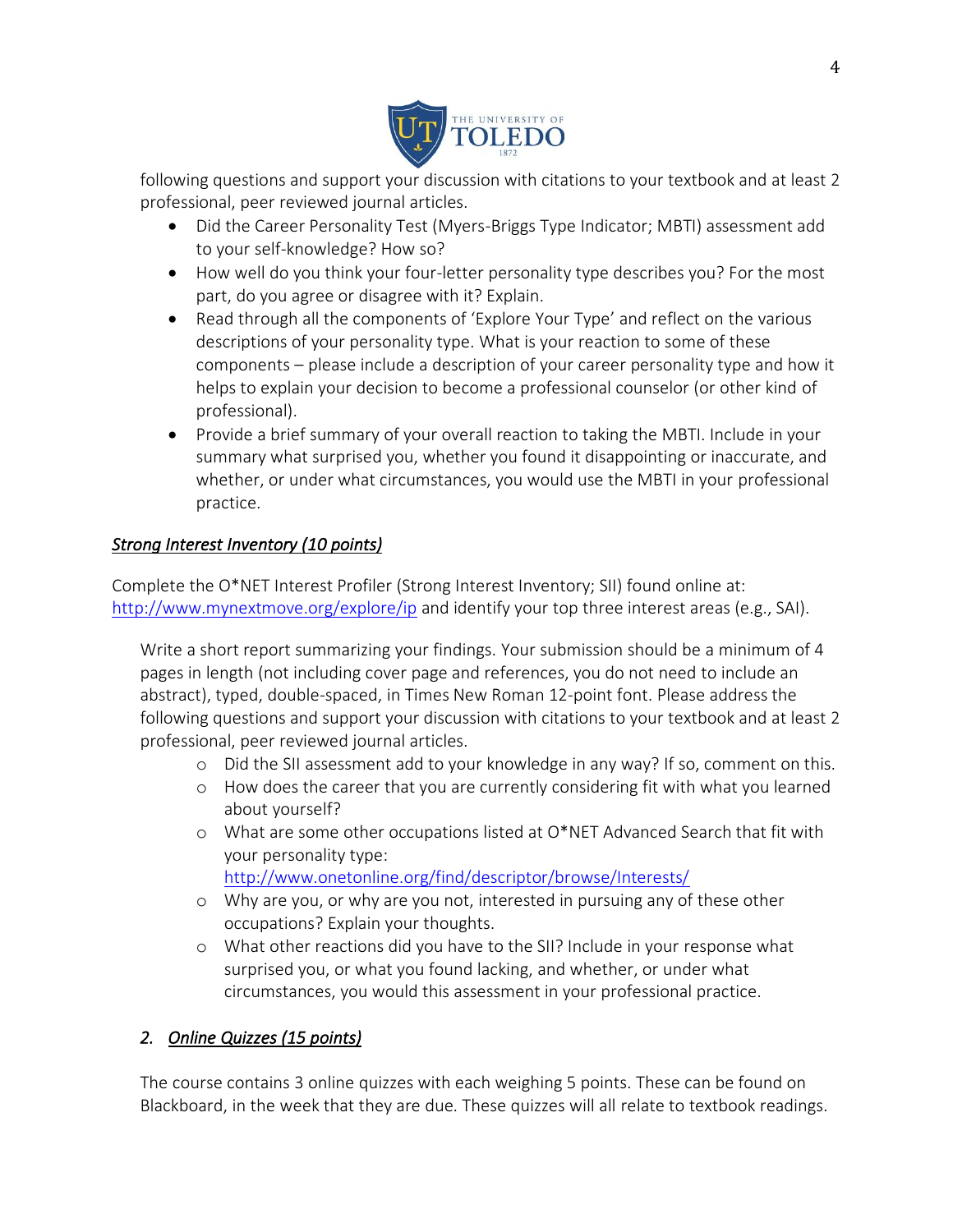

## *3. Online Discussions (50 points)*

Students will complete 10 online discussion prompts throughout the course worth 5 points each (with 3 points allocated to each original post and 2 points for responding to at least one classmate). To earn a complete 5 points on an online discussion activity, students must demonstrate adequate effort, analysis, depth, and personalization on your original post and respond to at least one of your peer's original posts with adequate effort, analysis, depth, and personalization. Online discussion will be set up on Blackboard and responses will be mixed written and video format. The instructor will monitor the interaction process.

Initial discussion posts will be due on Fridays by 11:59pm EST and peer responses by Sunday at 11:59pm EST. Due to the interactive nature of this course, late discussion posts cannot be accepted for credit.

#### Online Discussion Guidelines: Please read these carefully

One of the advantages of discussions online is that you can engage your instructor and fellow students at times when it is convenient for you. The intention of the course discussions is to encourage lively, informative exchanges about course-related topics that increase your knowledge of those topics--but it's up to you to make this happen.

Some guidelines for participating in an online discussion:

- 1. Do more than state agreement or disagreement. Justify and support your opinion. The most persuasive opinions are supported by evidence, examples, reasons, and facts. If you disagree with something, say why. If you really like something that you've read, let people know what makes you think that way.
- 2. Do appropriate preparation, such as reading and lesson activity work, before you join the discussion.
- 3. To receive full credit when responding to peers, comments should be a paragraph of at least 100 words. Your responses should encourage continued discussion and collaboration on the topics covered.
- 4. Check your message before you send it. Pay attention to your spelling and grammar and be sure your message makes the points you want to make in a clear and concise way. Remember, other students and instructors can read your messages.
- 5. Help move the discussion along. When contributing to a discussion, read other people's comments first. Introduce new ideas, but also build on what others have said ("Piggy-back" on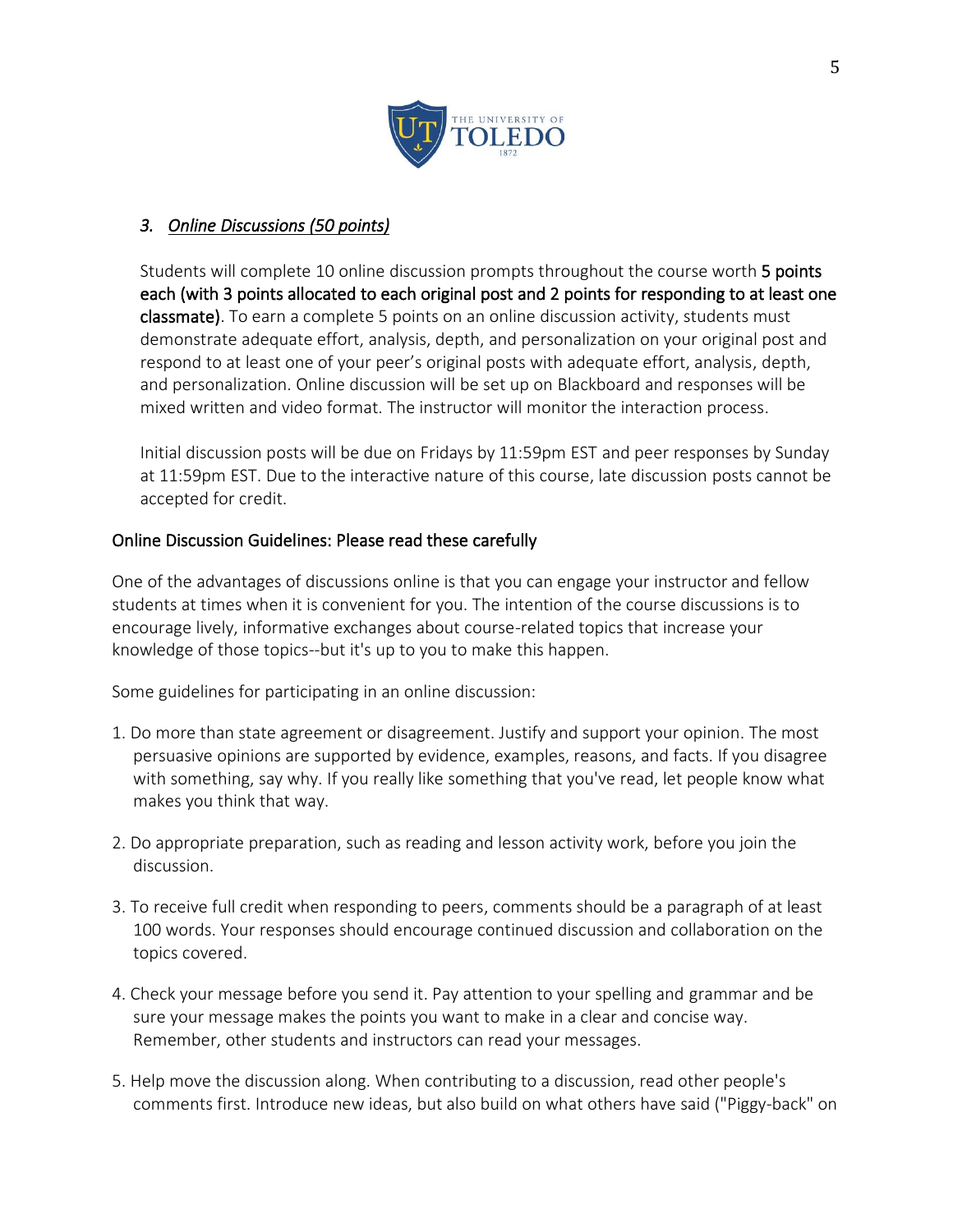

other people's ideas).

- 6. Keep up with the discussion throughout the course. After you have made your contribution on a topic, check back a few times to find out how the discussion is evolving. Does someone's comment make you think twice about your view?
- 7. Share your experience with your fellow students. You may be able to offer advice to someone who is newer to the course.
- 8. Respect others' ideas and opinions. Feel free to disagree but express your disagreement in a respectful manner. Disrespectful communication is poor communication and not acceptable in this course.

## *4. Career Socialization and Theory Paper (15 points)*

This assignment is designed for students to personally analyze your own career socialization and apply relevant career theories. This paper should capture a personal and career analysis of your life from the values, attitudes, and behaviors that you have developed up to this point in your life. What specific factors, people, and events make your career development different from any other person? For example, how has your career development been differentially affected by 1) your early childhood experiences, 2) your parent or family values, 3) societal influences in schools, the media, and the overall values of the American culture, 4) your personality, 5) socioeconomic, race, class, ethnic, and religious factors, 6) chance factors, 7) specific event or transitions in your life, and 8) Psychosocial, emotional, and psychological barriers/problems.

Use two career counseling theories to explain your current career decision-making and career goals. Use each theory's main ideas to explain why you chose the career you did. After this, compare and contrast the theories' explanation of your career decision-making, i.e., how are they similar in their explanation of your decision-making and how do they differ in their explanations of your decision-making? How will you apply this knowledge to your future work as a counselor?

Please use APA formatting (double-spaced, Times New Roman 12-point font, 1-inch margin) and support your discussion with at least 5 relevant peer-reviewed journal articles. Papers should not exceed 8 pages. In 8 pages, please include the title page, actual body of work with APA style citations, and a reference list (you **do not need** to include an abstract).

## *5. Final Exam (10 points)*

A final exam that covers chapters 10-15 of the Niles and Harris-Bowlsbey textbook will be available on Blackboard during exam week.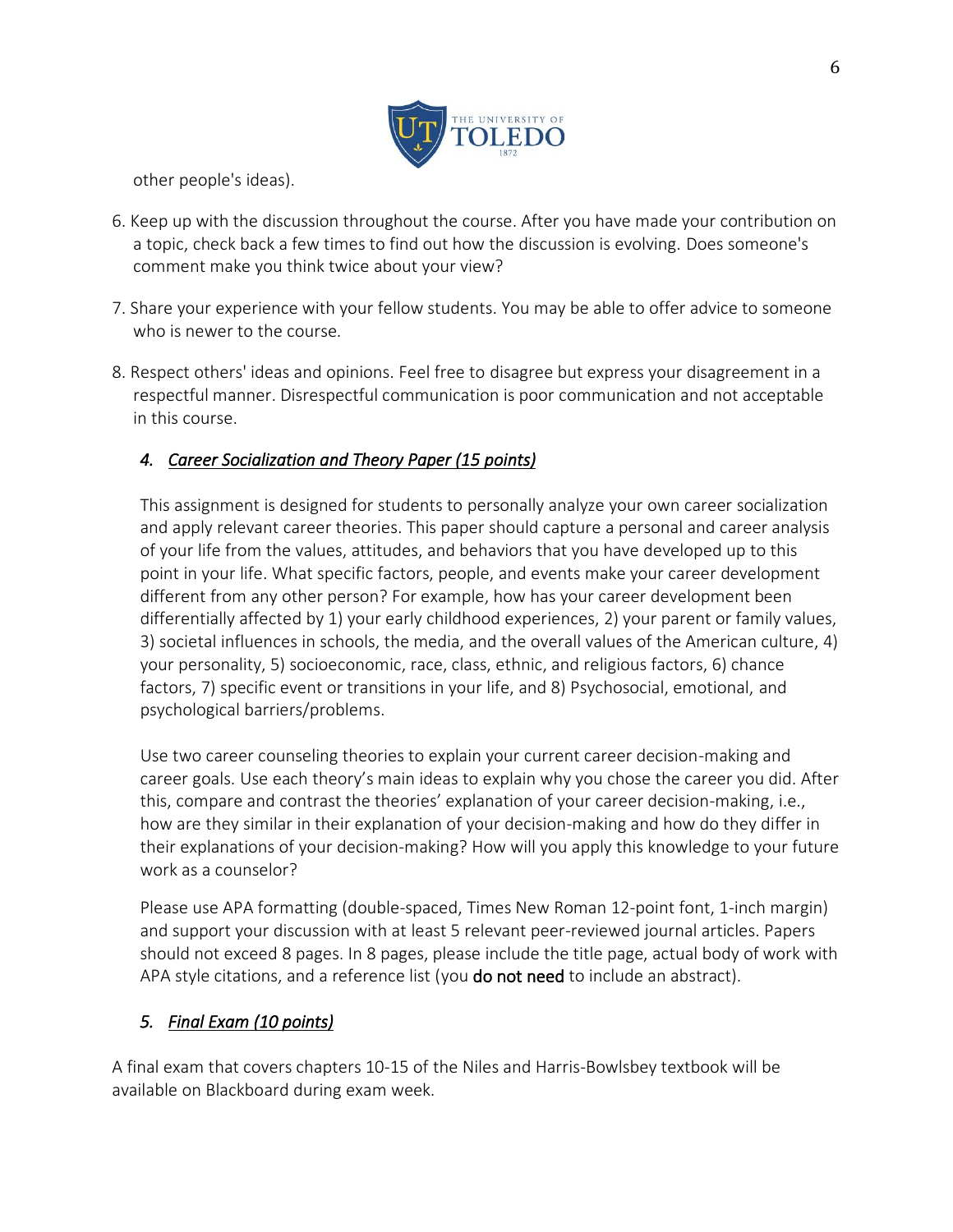

NOTE: All assignments should be submitted via BlackBoard by the due dates (see class schedule). You will find specific folders/dropbox on your Blackboard course website to submit correspondent assignments. All assignments are due on Sunday by 11:59pm EST on the week they are assigned. All initial discussion posts are due by Friday at 11:59pm EST and peer responses are due by Sunday at 11:59pm EST.

#### *Spring 2021 Course Schedule*

(see Blackboard for detailed info and additional readings/videos/activities)

#### Week 1 (1/19-1/22)

Niles & Harris-Bowlsbey chapter 1 & 2

#### Week 2 (1/25-1/29)

Niles & Harris-Bowlsbey chapter 2 & 3

#### Week 3 (2/1-2/5)

Niles & Harris-Bowlsbey chapter 4 & 5 *Quiz on Chapters 1-3 due on 2/7/21 by 11:59pm* 

#### Week 4 (2/8-2/12)

Niles & Harris-Bowlsbey chapter 6

#### Week 5 (2/15-2/19)

Niles & Harris-Bowlsbey chapter 7

#### Week 6 2/22-2/26)

 Niles & Harris-Bowlsbey chapter 8 *Quiz on Chapters 4-6 due 2/28/21 by 11:59pm* 

### Week 7 (3/1-3/5)

Niles & Harris-Bowlsbey chapter 9 *Assessment Activity due 3/7/21 by 11:59pm* 

#### Week 8 (3/8-3/12)

Niles & Harris-Bowlsbey chapter 10

#### Week 9 (3/15-3/19)

 Niles & Harris-Bowlsbey chapter 11 *Quiz on Chapters 7-9 due 3/21/21 by 11:59pm*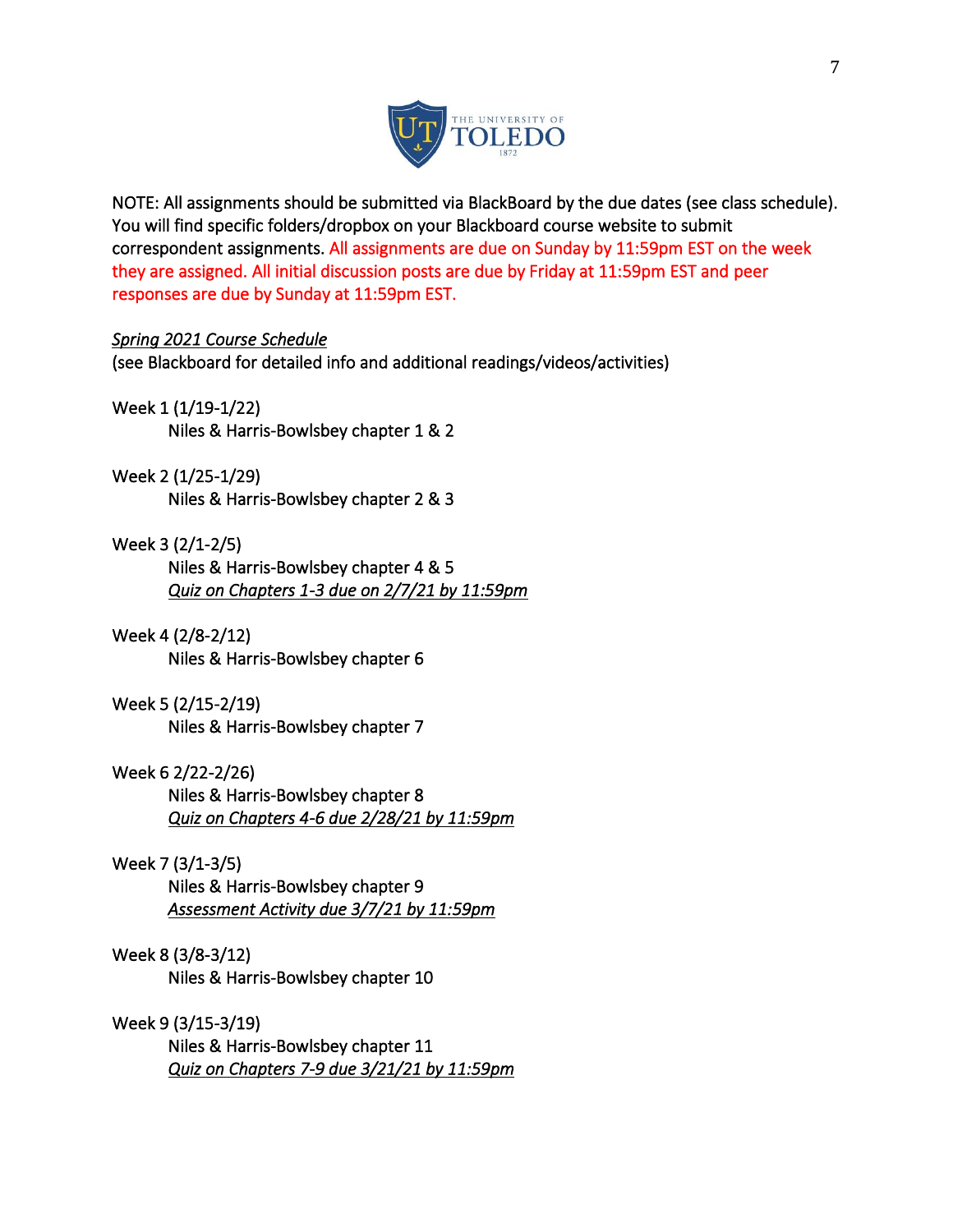

Week 10 (3/22-3/26) INSTRUCTIONAL BREAK

Week 11 (3/29-4/2) Niles & Harris-Bowlsbey chapter 12

Week 12 (4/5-4/9) Niles & Harris-Bowlsbey chapter 13 *Career Socialization and Theory Paper due 4/11/21 by 11:59pm*

Week 13 (4/12-4/16) Niles & Harris-Bowlsbey chapter 14

Week 14 (4/19-4/23) Niles & Harris-Bowlsbey chapter 15

Week 15 (4/26-4/30)—4/28 LAST DAY OF CLASSES Study for Final

Week 16 (5/3-5/7) FINALS *Final Exam on Chapters 10-15* 

NOTE: *Class schedules and topics are subject to change at the instructor's discretion.*

## Evaluation and Grading:

A letter grade consistent with students' performance on the elements of this course, including conduct, will be awarded upon completion of the requirements for this course. Ultimately, student grades and evaluation will be at the discretion of the instructor. Late assignments/quizzes are accepted for -10% the first week and -20% the second week. Assignments/quizzes 2 weeks past the due date cannot be accepted for credit. You can earn 1/2 credit on late discussion posts if they are posted within 3 days of the due date. In addition, students may not pass/complete this course without completing/submitting all of the requirements. Grades will be announced only through the usual University procedures. The +/ system is not used in this course.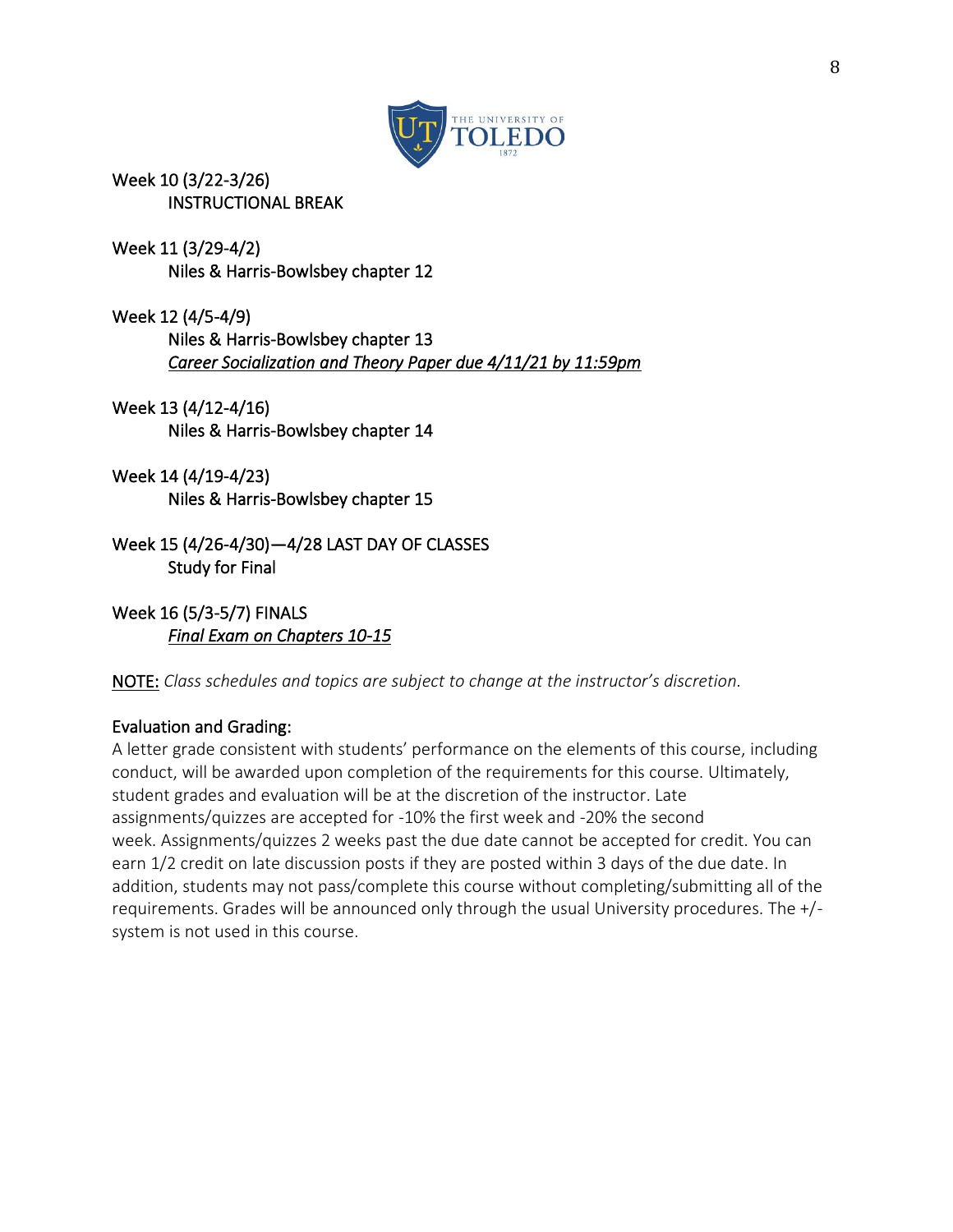

In this course, final grades will be assigned based upon the total possible points as follows:  $A = 90 - 100$  $B = 89 - 80$  $C = 79 - 70$  $D = 69-60$ F = 59 or less F; Failing to complete all requirements, regardless of point total F

Application Activity = 10 points Online Quizzes = 15 points Online Discussions = 50 points Career Socialization Paper = 15 points Final Exam = 10 points Total Points = 100 points

## General Accessibility Statement on Course Technology:

In conjunction with The University's commitment to ensuring equal access to all technology-based information, this course contains technologies that learners can use regardless of age, ability or situation. The course's platform, [Blackboard Learn,](http://www.blackboard.com/Platforms/Learn/Resources/Accessibility.aspx) is a certified web-accessible platform, satisfying Level AA conformance criteria of Web Content Accessibility Guidelines (WCAG 2.0). External sites used in the course, such as [Echo360,](http://echo360.com/press-release/echo360-earns-vpat-federal-government-section-508-accessibility-standard-credentialing) are compliant with Section 508 standards, and the media players used in the course support closed captioning, are keyboard operable, and compatible with screen reading software.

If any accommodations, beyond what is provided, are needed for equal access to any of this course content, please contact the instructor as soon as possible. The University of Toledo's [Office of](http://www.utoledo.edu/offices/student-disability-services/)  [Student Disability Services](http://www.utoledo.edu/offices/student-disability-services/) processes closed captioning requests for videos and other media from the instructor, which may take up to four (4) business days to complete.

## Course Communication Guidelines

#### 1. Email

 Students are expected to check their UT email account frequently for important course information. Please allow 24-48 hours M-F for emails to be responded.

## 2. Discussion

In this fully online course, participation is vital to students' success, and students' active engagement during discussion is crucial to learning. Students are responsible to demonstrate ownership to this course through initiating original posting and thoughtfully responding to peers.

## 3. Netiquette

 It is important to be courteous and civil when communicating with others. Students taking online courses are subject to the communication regulations outlined in the Student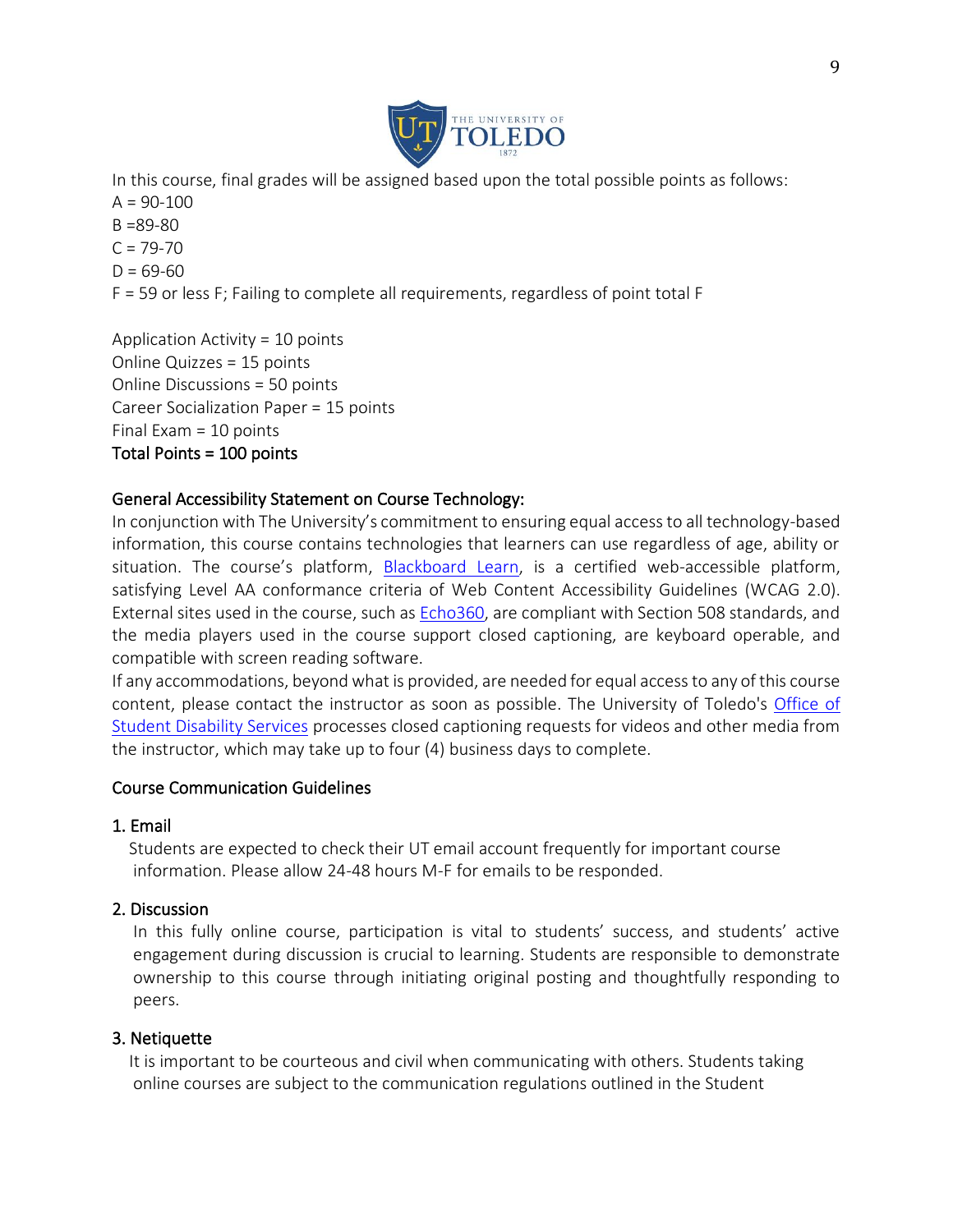

Handbook. To ensure your success when communicating online, take time to familiarize yourself with the "dos" and "don'ts" of [Internet etiquette.](http://www.albion.com/netiquette)

## Campus-Wide Support

### 1. Technical Support

 If you encounter technical difficulties with Blackboard, please contact the [Learning Ventures](http://www.utoledo.edu/dl/helpdesk/index.html)  [Help Desk](http://www.utoledo.edu/dl/helpdesk/index.html) at (419) 530-8835 or [utdl@utoledo.edu.](mailto:utdl@utoledo.edu) The Help Desk offers extended hours in the evenings and on weekends to assist students with technical problems. When calling after hours, leave a detailed message, including your Rocket Number and phone number, and a Learning Ventures staff member will respond on the next business day.

 *\*\*Technical questions related to on-campus Internet access, virtual labs, hardware, software, personal website hosting, and UTAD account management can be directed to UT's IT Help [Desk\\*](http://www.utoledo.edu/it/CS/HelpDesk.html)\* at (419) 530-2400 or [ithelpdesk@utoledo.edu.](mailto:ithelpdesk@utoledo.edu)*

#### 6. Learner Support

The University of Toledo offers a wide range of academic and student support services that can help you succeed:

- 1) eTutoring Services[: The Ohio eTutoring Collaborative,](https://www.etutoring.org/login.cfm?institutionid=232&returnPage) in partnership with The University of Toledo, now provides online tutoring support for all UT students. eTutoring Services are offered in a wide array of subjects, including Writing, Math, Calculus, Statistics, Accounting, Biology, Chemistry, and Anatomy and Physiology.
- 2) [eLibrary](http://www.utoledo.edu/dl/students/elibrary.html) Services Portal: The eLibrary is a customized gateway to UT Libraries for online students. It was designed to help you locate the best online library resources without leaving Blackboard.
- 3) Student Disability Services: [Student Disability Services](http://www.utoledo.edu/offices/student-disability-services/index.html) provides accommodations and support services to students with disabilities.
- 4) Counseling Center: [The Counseling Center](http://www.utoledo.edu/studentaffairs/counseling/) is the university's primary facility for personal counseling, psychotherapy, and psychological outreach and consultation services. The Counseling Center staff provide counseling (individual and group), mental health and wellness programming, and crisis intervention services to help students cope with the demands of college and to facilitate the development of life adjustment strategies.
- 5) Services for Online Students: Knowing what to do, when to do it, and who to contact can often be overwhelming for students on campus - even more so for distance learners. Visit the [Resources for Current Students](http://www.utoledo.edu/dl/students/student_serv.html) webpage to learn more about the wide range of services for online students.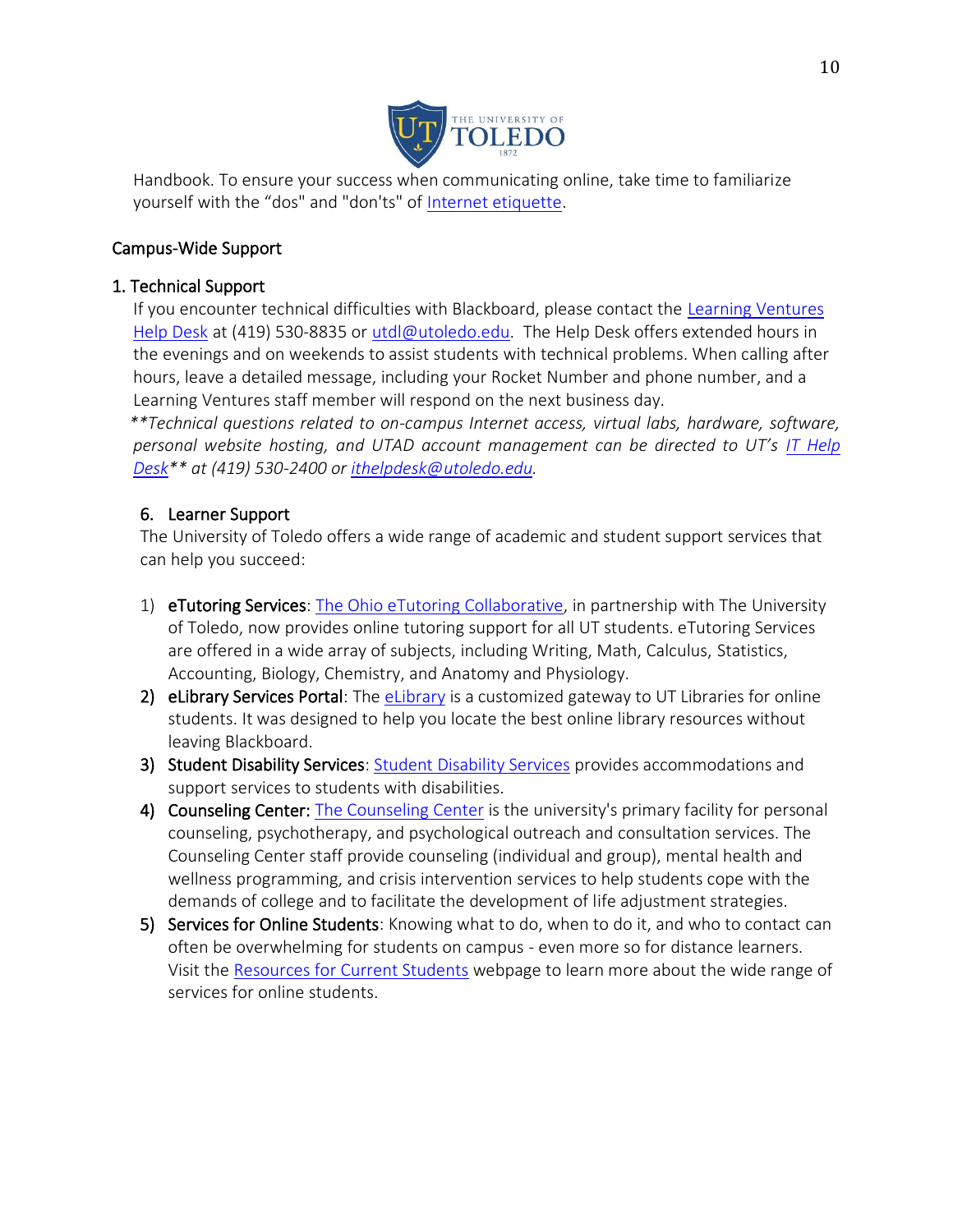

### Other Relevant Class Policies

#### 1. Licensure

 The Ohio Counselor, Social Worker, and Marriage and Family Therapist Board will only accept courses in which the student earns a grade of B- or higher. Courses with grades of C+ or lower will not be counted toward licensure (OCSWMFT Rule 4757-3-01(J)(1)).

## 2. Cheating and Plagiarism

 Any student found cheating on a test or assignment or any student who represents the work of another person as his or her own on any of the papers, projects, presentations, or assignments will be subject to penalties ranging from a grade of zero (0) on the assignment to an F in the course to expulsion from the University. All students are subject to the University Policy Statement on Academic Dishonesty in the current Catalog and the Department Policy on Plagiarism which is posted on the Department website.

#### 3. Attendance and Participation

 It is the student's responsibility to keep up with readings and assignments, and to contribute to class discussions.

#### 4.Confidentiality

Students will be expected to maintain confidentiality and to respect the right to privacy of others and their fellow students. The ability to demonstrate respect of others in class is an important barometer of how you will relate to co-workers and clients in practice. Remember this is a professional education and training program. You are expected to behave accordingly. In addition, test security will be honored since there will be demonstrations of actual instruments.

## 5. Drop/Withdrawal

Students who drop or withdraw from the course must notify the instructor in writing. Failure to notify the instructor shall result in the student being considered absent without leave from the class and the student shall be considered responsible for all work missed.

#### 6. Special Needs

Students who require individualized arrangements for taking tests, taking notes, completing assignments, or any other aspect of the class should discuss these needs with the instructor. Every effort will be made to make reasonable accommodations to facilitate student learning and performance in the course.

## 7. ADA Compliance

The University of Toledo provides educational opportunities to people with disabilities and complying with the ADA, Section 503 and Section 504 of the Rehabilitation Act of 1973 ("the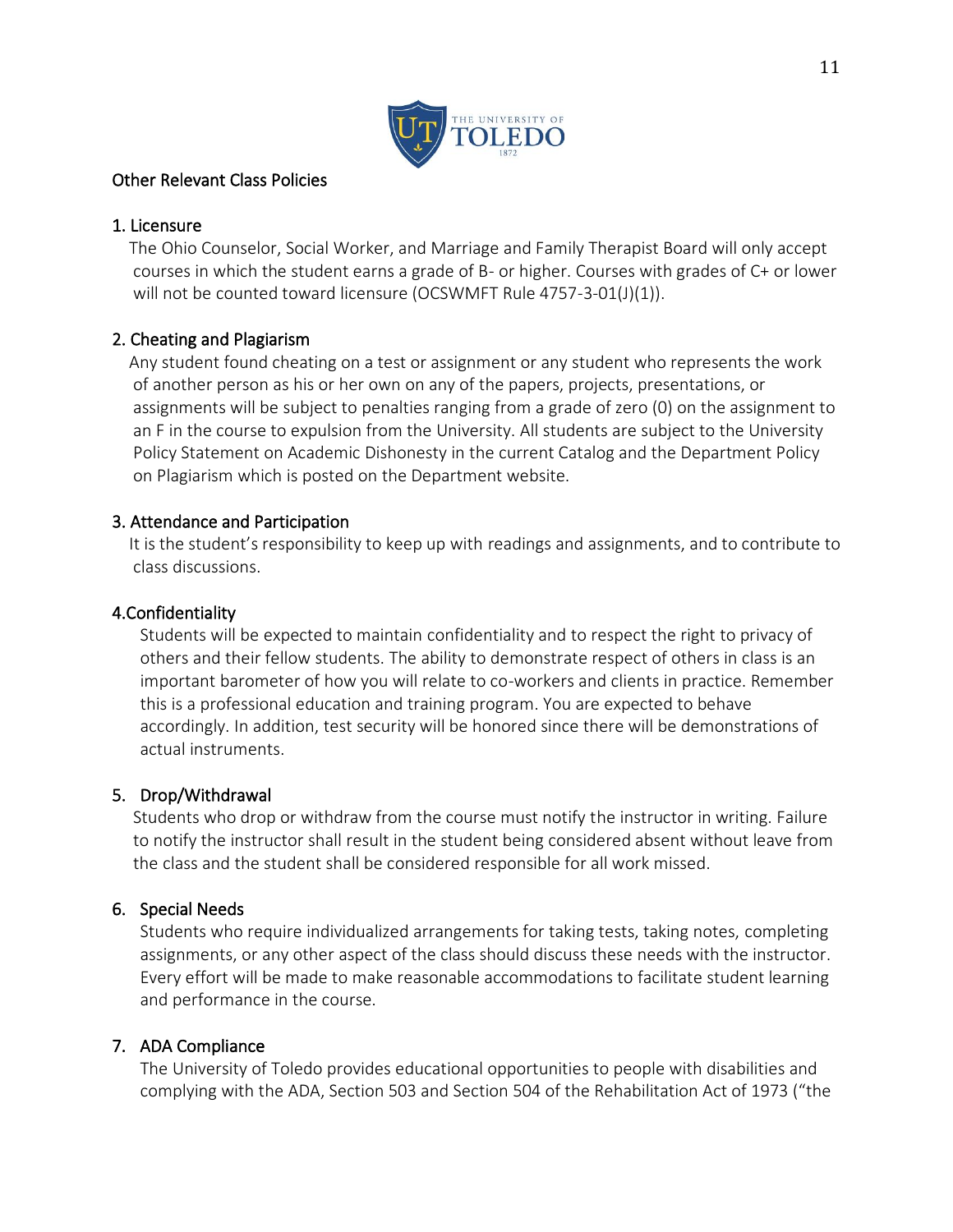

Rehabilitation Act") and other applicable federal and state laws and regulations that prohibit discrimination on the basis of disability. UT Policy Number 3364-50-03

### 8. Email

The University of Toledo issues each student an official UT email address. This email address usually takes the form of firstname.lastname@rockets.utoledo.edu. All email communications about this class will be sent to and all communications from students should be sent from your official UT email address. Students will be expected to check this address regularly for official communications about this class. Email communications about this class will not be sent to personal email accounts and communications from personal email accounts may be blocked by UT spam filters.

#### 9. Student Evaluations

At the conclusion of the academic term, students will have an opportunity to evaluate the instructor and the course. This is done anonymously and used as a means to improve instruction, course content, and the overall curriculum. Your comments, suggestions, and feedback are taken seriously and contribute significantly to course and program improvement. You are strongly encouraged to complete a course evaluation.

#### 10. Course Changes

The course schedule, requirements, procedures, contents, etc., are subject to change by the instructor once the course is underway. Students will be apprised of any changes during regular class meetings.

## 11. Diversity and Inclusion

In concert with the University of Toledo's values and expectations, the faculty within the Judith Herb College of Education, Health Science and Human Service upholds the tenets pledged by the University to respect and value personal uniqueness and differences. Specifically, we will actively participate in the initiatives of the University to attract and retain diverse faculty, staff, and students; to challenge stereotypes; and to promote sensitivity toward diversity and foster an environment of inclusion in all curricular and extra-curricular activities. Hence, all students enrolled in this course will be expected to:

- 1) Be considerate of the thoughts and ideas of others
- 2) Promote a collaborative and supportive educational environment in a community of ideological, physical or ethnic differences
- 3) Treat every individual with kindness, dignity, and respect regardless of: